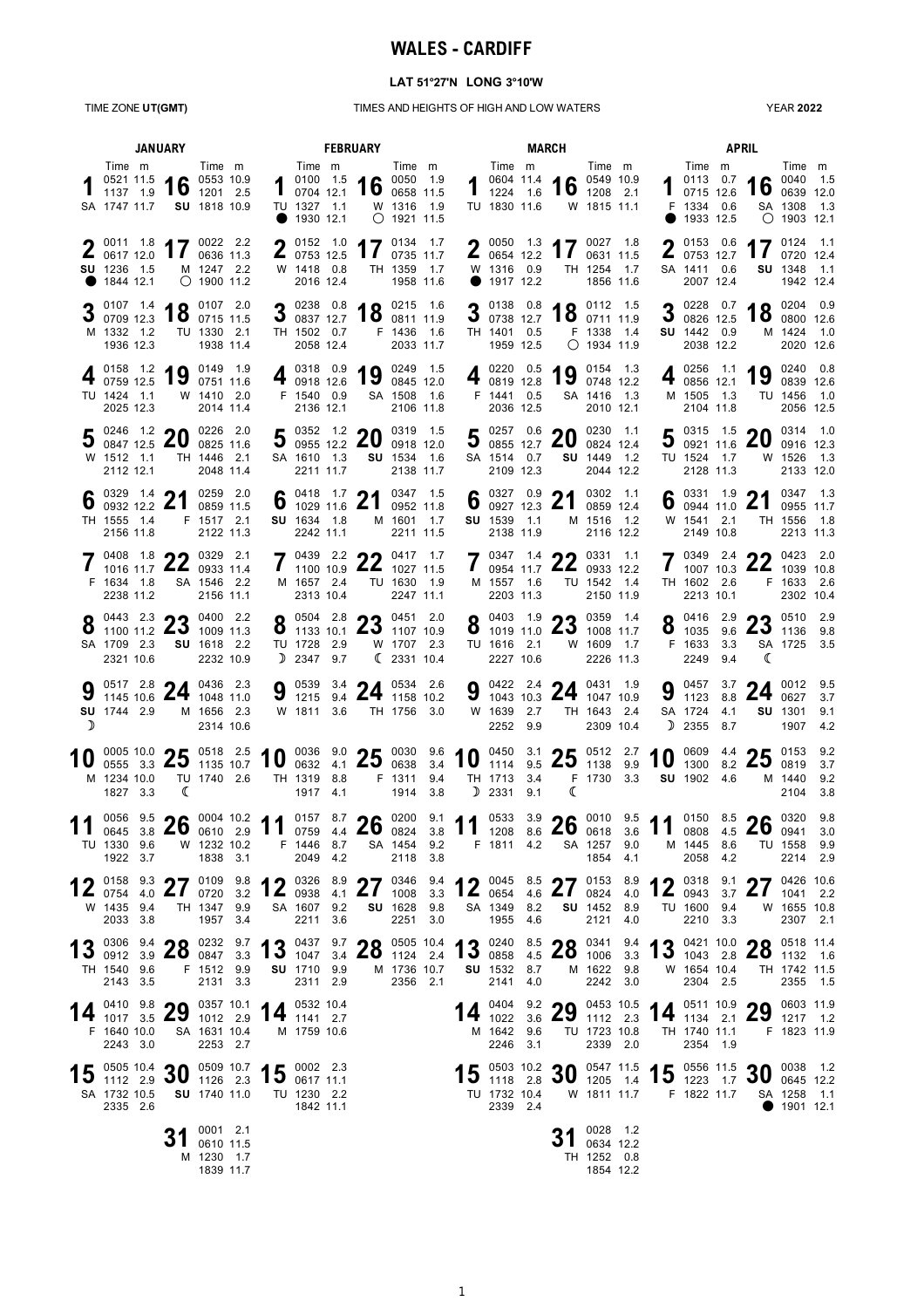## **WALES - CARDIFF**

#### **LAT 51°27'N LONG 3°10'W**

TIME ZONE **UT(GMT)** TIMES AND HEIGHTS OF HIGH AND LOW WATERS

YEAR **2022**

|        | MAY                                                                                                                                                                                                                                                                                             |  |                                                          |                                                           |  |                   |                                                       | <b>JUNE</b>                                                                                                               |                                                   |                         |                                                    | JULY |                                                                             |                                                             |     |   |                                                            |            | <b>AUGUST</b>                                                                                                            |                                                  |                    |
|--------|-------------------------------------------------------------------------------------------------------------------------------------------------------------------------------------------------------------------------------------------------------------------------------------------------|--|----------------------------------------------------------|-----------------------------------------------------------|--|-------------------|-------------------------------------------------------|---------------------------------------------------------------------------------------------------------------------------|---------------------------------------------------|-------------------------|----------------------------------------------------|------|-----------------------------------------------------------------------------|-------------------------------------------------------------|-----|---|------------------------------------------------------------|------------|--------------------------------------------------------------------------------------------------------------------------|--------------------------------------------------|--------------------|
|        | Time m<br><b>SU</b> 1336 1.1<br>1935 12.1                                                                                                                                                                                                                                                       |  | $^{0118}$ 1.1 16 $^{0052}$ 1.2<br>0722 12.2 16 0652 12.4 | Time m<br>M 1318 1.1<br>$O$ 1915 12.5                     |  |                   | Time m<br>W 1407 1.8<br>2009 11.5                     | 1 $\frac{0153}{0800}$ 1.9 16 $\frac{0207}{0810}$ 1.0                                                                      | Time m<br>TH 1429 1.2<br>2032 12.4                |                         | Time m<br>F 1422 2.1<br>2025 11.3                  |      | $\frac{0207}{0815}$ $\frac{2.2}{11.1}$ 16 $\frac{0251}{0852}$ 12.2          | Time m<br>SA 1510 1.1<br>2113 12.5                          |     |   | Time m<br>0305 2.2<br>0906 11.2<br>M 1516 2.1<br>2117 11.4 |            | 16 $^{0357}$ 1.0                                                                                                         | Time m<br>TU 1607 1.4<br>2212 12.0               |                    |
|        | $\frac{0154}{0756}$ 1.2 17 $\frac{0137}{0737}$ 12.5<br>M 1407 1.3<br>2006 11.9                                                                                                                                                                                                                  |  |                                                          | TU 1400 1.0<br>1958 12.6                                  |  |                   | $\frac{2}{11.1}$<br>TH 1436 2.1<br>2038 11.2          | 2 $^{0223}$ $^{2.1}$ 17 $^{0255}$ $^{1.1}$                                                                                | 0859 12.1<br>F 1513 1.4<br>2120 12.2              |                         | $\frac{2}{10848}$ 10.9<br>SA 1454 2.2<br>2058 11.1 |      | 2 $^{0241}$ $^{2.3}$ 17 $^{0338}$ $^{1.0}$                                  | 0938 12.1<br>SU 1552 1.3<br>2159 12.2                       |     |   | $\frac{2}{11.1}$<br>TU 1543 2.2<br>2149 11.3               |            | 2 $^{0333}$ 2.2 17 $^{0424}$ 1.6                                                                                         | 1027 11.4<br>W 1630 2.0<br>2246 11.3             |                    |
|        | $\frac{0223}{0825}$ 1.5 <b>18</b> $\frac{0220}{0821}$ 12.5<br>TU 1433 1.6<br>2034 11.7                                                                                                                                                                                                          |  |                                                          | W 1439 1.1<br>2041 12.5                                   |  |                   | F 1503 2.3<br>2107 10.9                               | 3 0251 2.3 18 0343 1.3                                                                                                    | SA 1557 1.7<br>2210 11.7                          |                         | SU 1524 2.4<br>2131 10.9                           |      | 3 $^{0312}$ $^{2.4}$ 18 $^{0419}$ $^{1.3}$ $^{0921}$ 10.8 18 $^{1021}$ 11.7 | M 1630 1.7<br>2243 11.8                                     |     |   | W 1613 2.2<br>2225 11.1                                    |            | $\frac{0400}{1010}$ $\frac{2.3}{1.0}$ 18 $\frac{0446}{1058}$ $\frac{2.2}{10.7}$                                          | TH 1650 2.6<br>2318 10.4                         |                    |
|        | 0246 1.8<br>0852 11.3<br>W 1456 1.9<br>2059 11.3                                                                                                                                                                                                                                                |  | 19                                                       | 0301 1.0<br>0905 12.2<br>TH 1516 1.4<br>2124 12.1         |  |                   | 0318 2.5<br>$4$ 0931 10.5<br>SA 1529 2.6<br>2140 10.6 | 19                                                                                                                        | 0429 1.7<br>1037 11.2<br>SU 1641 2.2<br>2303 11.2 | $\overline{\mathbf{r}}$ | 0956 10.6<br>M 1555 2.5<br>2207 10.7               |      | $\frac{0343}{0956}$ $\frac{2.5}{10.6}$ 19 $\frac{0457}{1102}$ 11.2          | TU 1704 2.2<br>2327 11.2                                    |     | 4 | 0432 2.3<br>1047 10.7<br>TH 1649 2.4<br>2306 10.7          |            | $13$ 1130 10.0                                                                                                           | 10 $0512$ 2.8<br>F 1718 3.3<br>(23579.6          |                    |
|        | $50307$ $2.1$ 20<br>TH 1517 2.2<br>2123 10.9                                                                                                                                                                                                                                                    |  |                                                          | 0342 1.4<br>0950 11.6<br>F 1554 1.9<br>2211 11.4          |  |                   | SU 1602 2.9<br>2219 10.2                              | 5 $^{0349}$ $^{2.8}$ 20 $^{0517}$ $^{2.2}$<br>5 $^{1007}$ 10.1 20 $^{1129}$ 10.7                                          | M 1729 2.7<br>2359 10.7                           |                         | TU 1632 2.7<br>2249 10.5                           |      | 5 $^{0417}$ 2.6 20 $^{0531}$ 2.3<br>1033 10.4 20 1144 10.6<br>ℂ             | W 1738 2.8                                                  |     |   | F 1733 2.8<br>$D$ 2357 10.3                                |            | 5 $\frac{0510}{1130}$ 10.4 20 $\frac{0548}{1213}$ 9.2                                                                    | SA 1803 4.1                                      |                    |
|        | $\frac{0329}{0944}$ 10.4 21<br>F 1540 2.6<br>2150 10.3                                                                                                                                                                                                                                          |  |                                                          | 0426 2.0<br>1040 10.8<br>SA 1637 2.6<br>2306 10.6         |  |                   | 6 $^{0429}$ 3.1 21<br>M 1647 3.3<br>2311 9.8          | ℂ                                                                                                                         | 0608 2.6<br>1224 10.2<br>TU 1824 3.1              |                         | W 1718 2.9<br>2340 10.3                            |      | 6 0459 2.8 21 0012 10.5                                                     | TH 1228 9.9<br>1819 3.4                                     |     | 6 | 0600<br>1227<br>SA 1833 3.3                                | 3.0<br>9.9 | 21                                                                                                                       | 0056 8.9<br>0646<br><b>SU</b> 1327<br>1925       | 4.2<br>8.7<br>-4.6 |
|        | 0357 2.9 $\bullet$ 0520 2.7<br>SA 1611 3.1<br>2229 9.7                                                                                                                                                                                                                                          |  | 1016 9.8 $\angle$ 1140 10.1<br>ℂ                         | SU 1734 3.3                                               |  | $\mathbf{I}$<br>D | TU 1747 3.6                                           | $7^{0522}$ 3.4 $22^{0058}$ 10.3<br>1148 9.5 $\angle$ 0704 3.0                                                             | W 1323 9.9<br>1929 3.4                            | $\mathbf{I}$<br>D       | TH 1814 3.1                                        |      | $7^{0548}$ 2.9 $22^{0103}$ 9.9<br>1210 10.0 $\angle$ 6653 3.4               | F 1323 9.5<br>1917                                          | 3.9 |   | 0709<br><b>SU</b> 1343<br>2002 3.5                         | 3.4<br>9.6 | $7\substack{0104\\0709}$ 34 22<br>$22$ 0818 4.4                                                                          | 0223 8.6<br>M 1501<br>2125                       | 8.8<br>4.4         |
|        | 0439 3.4 $\bullet$ 0016 10.0<br>1103 9.2 $\blacktriangle$ 3.2 0631 3.2<br><b>SU</b> 1700 3.8<br>2329 9.1                                                                                                                                                                                        |  |                                                          | M 1252 9.6<br>1900 3.7                                    |  |                   | W 1257 9.4<br>1902 3.6                                | $2^{0.017}$ 9.6 $22$ 0159 10.1<br><b>O</b> 0629 3.5 $\angle 3$ 0803 3.1                                                   | TH 1425 9.8<br>2036 3.4                           |                         | F 1315 9.9<br>1924 3.2                             |      | 8 0040 10.1 23 0203 9.5 0648 3.1                                            | SA 1429 9.3<br>2039 4.0                                     |     |   | $Q$ 0228 9.8<br>M 1513 9.8<br>2136 3.2                     |            | <b>22</b> 0349 9.0<br><b>O</b> 0842 3.5 $\angle 3$ 0950 3.9                                                              | TU 1618 9.5<br>2235 3.6                          |                    |
| ♪      | $\begin{array}{ccc} 0543 & 4.0 \\ 1221 & 8.7 \end{array}$ 24 $\begin{array}{ccc} 0133 & 9.9 \\ 0750 & 3.3 \end{array}$<br>M 1819 4.2                                                                                                                                                            |  |                                                          | TU 1408 9.6<br>2025 3.5                                   |  |                   | TH 1410 9.7<br>2019 3.3                               | 9 $\frac{0130}{0742}$ 3.3 24 $\frac{0259}{0903}$ 3.1                                                                      | F 1525 9.9<br>2137 3.2                            | 9                       | SA 1428 10.0<br>2041 3.0                           |      | $\frac{0150}{0759}$ 10.2 <b>24</b> $\frac{0310}{0909}$ 3.7                  | SU 1539<br>2153 3.7                                         | 9.5 | 9 | TU 1633 10.5<br>2254 2.5                                   |            | $\begin{array}{ccc} 0352 & 10.1 \\ 1014 & 3.1 \end{array}$ 24 $\begin{array}{ccc} 0454 & 9.8 \\ 1052 & 3.1 \end{array}$  | W 1715 10.4<br>2326                              | 2.8                |
|        | TU 1351 8.9<br>1959 4.1                                                                                                                                                                                                                                                                         |  |                                                          | W 1517 10.0<br>2131 3.0                                   |  |                   | 2128 2.8                                              | F 1517 10.2 SA 1621 10.3                                                                                                  | 2231 2.9                                          |                         | SU 1540 10.4<br>2155 2.6                           |      |                                                                             | M 1641 10.0<br>2252 3.2                                     |     |   | W 1739 11.3                                                |            | 0100 8.9 25 0245 10.1 10 0238 10.2 25 0356 10.3 10 0301 10.4 25 0415 9.7 10 0506 10.8 25 0543 10.6 0715 4.1 25 0543 10.6 | TH 1800 11.1                                     |                    |
|        | W 1507 9.5<br>2118 3.4                                                                                                                                                                                                                                                                          |  |                                                          | TH 1615 10.5<br>2225 2.5                                  |  |                   | SA 1617 10.9<br>2230 2.2                              |                                                                                                                           | <b>SU</b> 1711 10.7<br>2321 2.6                   |                         | M 1645 11.0<br>2302 2.1                            |      |                                                                             | TU 1734 10.6<br>2343 2.7                                    |     |   | TH 1230 1.7<br>1836 12.0                                   |            | 0224 9.4 26 0347 10.6 11 0340 10.8 26 0448 10.5 11 0409 10.8 26 0512 10.2 11 0000 1.8 26 0013 2.2                        | F 1230 2.0<br>1841 11.6                          |                    |
|        | 12 0330 10.1 27 0440 11.0 12 0438 11.3 27 0537 10.8 12 0513 11.3 27 0602 10.6 12 0559 1.2 27 058 1.9<br>TH 1607 10.3<br>2218 2.6                                                                                                                                                                |  |                                                          | F 1704 11.0<br>2314 2.1                                   |  |                   | 2327 1.7                                              | SU 1712 11.5 M 1757 11.0 TU 1746 11.6 W 1820 11.1 F 1325 1.2                                                              |                                                   |                         |                                                    |      |                                                                             |                                                             |     |   | $O$ 1928 12.6                                              |            |                                                                                                                          | SA 1315 1.8<br>• 1918 11.8                       |                    |
|        | 13 $^{0425}$ 10.9 28 $^{0527}$ 11.3 13 $^{0534}$ 11.8 28 $^{0006}$ 2.3 13 $^{0004}$ 1.7 28 $^{0029}$ 2.3 13 $^{0153}$ 0.8 28 $^{0140}$ 1.7 1.6 13 $^{0153}$ 0.8 28 $^{0140}$ 1.7<br>F 1658 11.1 SA 1747 11.4 M 1804 12.0 TU 1226 2.1 W 1236 1.6 TH 1249 2.1 SA 1415 0.8 SU 1356 1.7<br>2312 2.0 |  |                                                          | 2359 1.9                                                  |  |                   |                                                       |                                                                                                                           |                                                   | 1839 11.3 • • 1842 12.1 |                                                    |      |                                                                             | $\bullet$ 1901 11.4                                         |     |   | 2014 12.9                                                  |            |                                                                                                                          | 1953 11.9                                        |                    |
|        | 14 $^{0516}$ 11.5 29 $^{0610}$ 11.5 14 $^{0022}$ 1.4 29 $^{0049}$ 2.2 14 $^{0104}$ 1.3 29 $^{0114}$ 2.1 14 $^{0240}$ 0.6 29 $^{0249}$ 1.8 $^{18}$ 1.8 29 $^{0219}$ 1.8<br>SA 1746 11.7 SU 1827 11.6                                                                                             |  |                                                          |                                                           |  |                   |                                                       | TU 1252 1.4 W 1308 2.0 TH 1332 1.3 F 1332 1.9 <b>SU</b> 1458 0.7<br>◯ 1854 12.3 ● 1917 11.4 1935 12.4 1938 11.6 2057 12.9 |                                                   |                         |                                                    |      |                                                                             |                                                             |     |   |                                                            |            | M 1431 1.7                                                                                                               | 2025 11.9                                        |                    |
| $15\,$ | $^{0.003}$ 1.5 30 $^{0.040}$ 1.8 15 $^{0.116}$ 1.1 30 $^{0.130}$ 2.1 15 $^{0.200}$ 1.0 30 $^{0.156}$ 2.0 15 $^{0.220}$ 0.65 $^{0.322}$ 0.6 30 $^{0.251}$ 1.8 0605 12.0 30 $^{0.365}$ 1.15 $^{0.322}$ 0.6 30 $^{0.251}$ 1.8<br><b>SU</b> 1232 1.4 M 1258 1.7<br>1832 12.2                        |  |                                                          | $\bullet$ 1904 11.7                                       |  |                   | 1943 12.5                                             | W 1342 1.2 TH 1347 2.0 F 1423 1.1 SA 1412 1.9                                                                             |                                                   | 1952 11.4 2026 12.6     |                                                    |      |                                                                             | 2012 11.6                                                   |     |   | 2137 12.6                                                  |            | M 1536 0.9 TU 1501 1.8                                                                                                   | 2057 11.9                                        |                    |
|        |                                                                                                                                                                                                                                                                                                 |  |                                                          | 0119 1.8<br>$J \mid 072611.5$<br>TU 1334 1.7<br>1938 11.6 |  |                   |                                                       |                                                                                                                           |                                                   |                         |                                                    |      |                                                                             | 0233 2.1<br>$J \quad 0834$ 11.3<br>SU 1446 2.0<br>2045 11.5 |     |   |                                                            |            | JI                                                                                                                       | 0316 1.9<br>0915 11.6<br>W 1526 1.9<br>2128 11.7 |                    |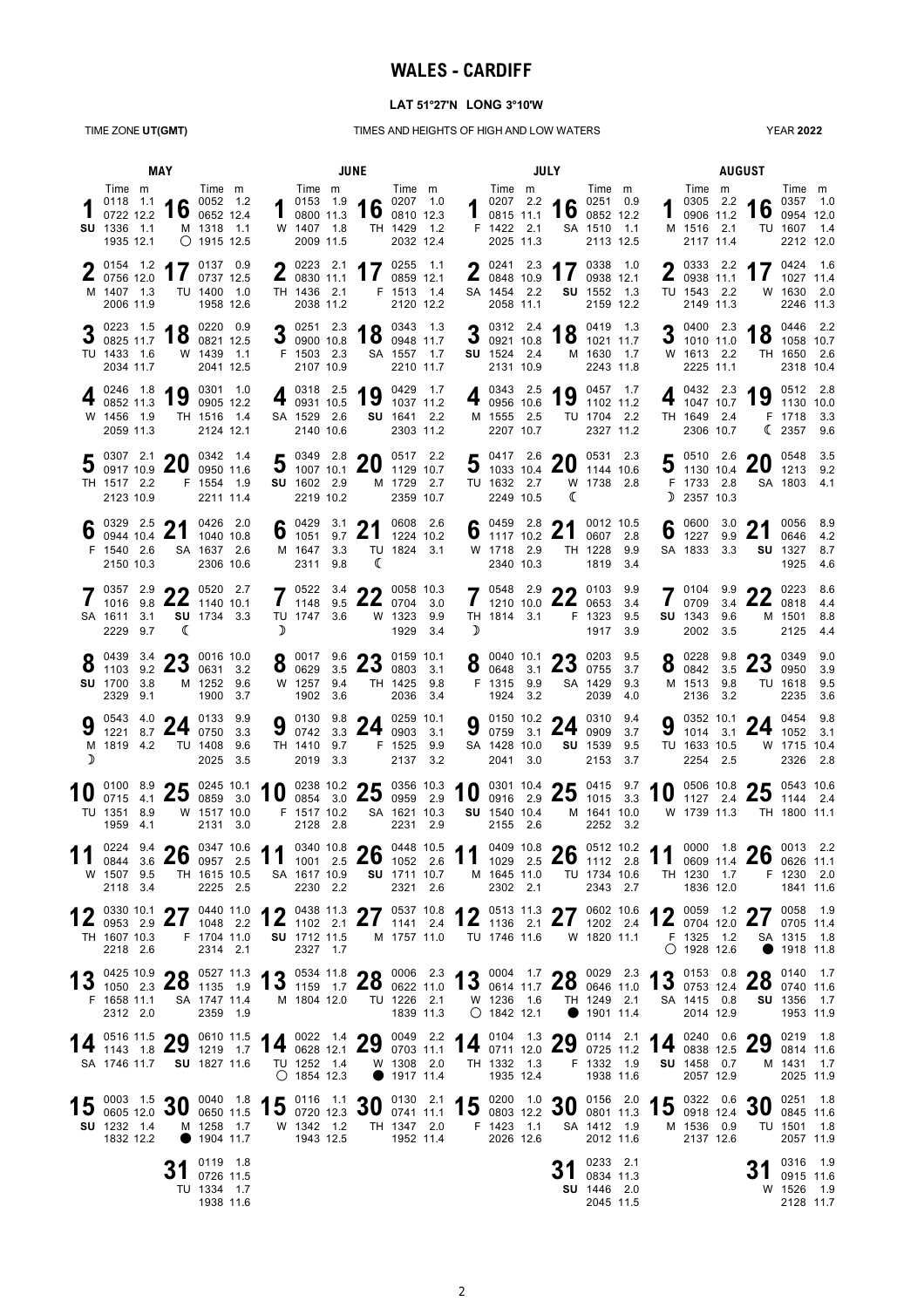## **WALES - CARDIFF**

### **LAT 51°27'N LONG 3°10'W**

TIME ZONE **UT(GMT)** TIMES AND HEIGHTS OF HIGH AND LOW WATERS

YEAR **2022**

| <b>SEPTEMBER</b> |                                                                                                                                                                                                                       |  |                                                |  |                                                                                                                                                                                                                                                               |                                                                         | <b>OCTOBER</b>                                                                                    |                                                  |               |   |                                                 |     | <b>NOVEMBER</b>                                                                                               |                                                  |  |                                                                        | <b>DECEMBER</b>                                                            |                                                   |                          |  |  |  |  |  |
|------------------|-----------------------------------------------------------------------------------------------------------------------------------------------------------------------------------------------------------------------|--|------------------------------------------------|--|---------------------------------------------------------------------------------------------------------------------------------------------------------------------------------------------------------------------------------------------------------------|-------------------------------------------------------------------------|---------------------------------------------------------------------------------------------------|--------------------------------------------------|---------------|---|-------------------------------------------------|-----|---------------------------------------------------------------------------------------------------------------|--------------------------------------------------|--|------------------------------------------------------------------------|----------------------------------------------------------------------------|---------------------------------------------------|--------------------------|--|--|--|--|--|
|                  | Time m<br>$\frac{0339}{0946}$ $\frac{2.0}{1.4}$ 16 $\frac{0404}{1013}$ $\frac{2.3}{10.8}$<br>TH 1552 2.0<br>2200 11.5                                                                                                 |  | Time m<br>F 1608 2.6<br>2230 10.4              |  |                                                                                                                                                                                                                                                               | Time m<br>SA 1603 2.3<br>2218 11.0                                      | 1 $^{0344}$ 2.1 16 $^{0350}$ 2.9 $^{2.9}$ 0957 11.3 16 0959 10.2                                  | SU 1600 3.3<br>2220                              | Time m<br>9.6 | D | Time m<br>TU 1751 3.8                           |     | 1 $^{0459}$ 3.6 16 $^{0445}$ 4.1<br>1136 9.8 16 1110 9.2<br>€                                                 | Time m<br>W 1721 4.3                             |  | Time m<br>TH 1257 10.1<br>1917 3.3                                     | 1 $^{0018}$ 9.9 16 $^{0524}$ 3.8 16 1148 9.6<br>ℂ                          | Time m<br>F 1758 3.8                              |                          |  |  |  |  |  |
|                  | 0405 2.1 $\bullet$ 7 0425 2.9<br>$\overline{2}$ 1019 11.1 $\overline{1}$ 1037 10.1<br>F 1622 2.2<br>2237 11.0                                                                                                         |  | SA 1631 3.3<br>(22589.5                        |  |                                                                                                                                                                                                                                                               | $\bullet$ 0415 2.6<br>$\frac{2}{1038}$ 10.6<br>SU 1641 3.0<br>2306 10.1 | 1111319.5                                                                                         | $47$ 0417 3.6<br>M 1636 4.1<br>(23058.7)         |               |   | $\frac{2}{10625}$ 4.3<br>W 1314 9.4<br>1947 4.0 |     | <b>2</b> 0025 9.3 <b>4 7</b> 0002 8.7<br>$\mathbf{H}$                                                         | 0558 4.5<br>TH 1238 8.9<br>1852 4.5              |  | $\bullet$ 0134 9.8<br>$\frac{2}{10749}$ 3.6<br>F 1411 10.2<br>2029 3.1 | $\bf{1}$                                                                   | $47^{0027}$<br>0630<br>SA 1257<br>1908            | 9.3<br>3.9<br>9.6<br>3.8 |  |  |  |  |  |
|                  | 3 $\frac{0437}{1059}$ $\frac{2.5}{10.6}$ 18 $\frac{0455}{1111}$ $\frac{3.6}{9.3}$<br>$3$ 1059 10.6<br>SA 1659 2.8<br>$D$ 2324 10.2                                                                                    |  | SU 1709 4.1<br>2348 8.6                        |  | D                                                                                                                                                                                                                                                             | M 1738 3.8                                                              | 3 0459 3.4 18 0504 4.4<br>TU 1744 4.8                                                             |                                                  |               |   | TH 1447 9.9<br>2114 3.3                         |     | 3 0205 9.3 18 0133 8.8                                                                                        | F 1405 9.3<br>2027 4.1                           |  | SA 1517 10.6<br>2132 2.8                                               | 3 0245 10.1 18 0139 9.4                                                    | SU 1408 9.8<br>2022                               | 3.6                      |  |  |  |  |  |
|                  | $\frac{0521}{1152}$ 9.8 19<br>SU 1754 3.5                                                                                                                                                                             |  | 0546 4.4<br>1221 8.5<br>M 1823 4.9             |  |                                                                                                                                                                                                                                                               | TU 1309 9.0<br>1947 4.3                                                 | 4 0019 9.1 19 0048 8.2                                                                            | W 1338<br>2000                                   | 8.5<br>- 4.9  |   | F 1556 10.8<br>2216 2.4                         |     | 4 $_{0944}^{0327}$ 10.0 19                                                                                    | 0251 9.3<br>0858 3.9<br>SA 1512 10.0<br>2137 3.4 |  | 0347 10.5<br>$4\frac{6}{0958}$ 2.8<br>SU 1614 11.0<br>2226 2.4         | 19 $^{0250}$ $^{9.8}_{0857}$ 3.4                                           | M 1514 10.3<br>2134 3.2                           |                          |  |  |  |  |  |
|                  | 5 $\frac{0031}{0628}$ 3.9 20 $\frac{0137}{0729}$ 4.9<br>M 1313 9.2<br>1937 4.1                                                                                                                                        |  | TU 1424 8.5<br>2100 4.8                        |  |                                                                                                                                                                                                                                                               | W 1504 9.4<br>2140 3.6                                                  | 5 0215 8.9 20 0238 8.5                                                                            | TH 1507 9.2<br>2138                              | 4.0           |   | SA 1651 11.6<br>2307                            | 1.7 | 5 0427 10.9 20 0350 10.1                                                                                      | SU 1606 10.7<br>2232 2.7                         |  | M 1705 11.4<br>2315 2.1                                                | 5 0440 11.0 20 0352 10.4                                                   | TU 1614 10.8<br>2238 2.7                          |                          |  |  |  |  |  |
|                  | $6^{0212}_{0831}$ $1.2$ 21<br>0831 4.1<br>TU 1505 9.4<br>2138 3.6                                                                                                                                                     |  | 0322 8.6<br>0928 4.3<br>W 1550 9.3<br>2216 3.8 |  |                                                                                                                                                                                                                                                               | TH 1622 10.5<br>2245 2.4                                                | 6 0350 9.7 21 0349 9.5                                                                            | F 1607 10.2<br>2231 3.0                          |               |   | SU 1737 12.2<br>2353 1.3                        |     | $6^{0516}$ 11.7 21                                                                                            | 0439 10.9<br>1050 2.5<br>M 1655 11.4<br>2322 2.2 |  | $0 \t1138 \t2.1$<br>TU 1750 11.6                                       | 6 0526 11.4 21 0448 11.0                                                   | W 1711 11.4<br>2335 2.2                           |                          |  |  |  |  |  |
|                  | 0352 9.7 $\bigcap$ 0429 9.6<br>$1016$ 3.4 $\mathbf{Z}$ $\mathbf{Z}$ 1031 3.4<br>W 1631 10.3<br>2256 2.6                                                                                                               |  | TH 1648 10.3<br>2305 2.8                       |  |                                                                                                                                                                                                                                                               | F 1718 11.7<br>2338 1.5                                                 | 7 0453 10.9 22 0439 10.4                                                                          | SA 1654 11.0<br>2317 2.3                         |               |   | 1214<br>M 1820 12.5                             |     | $\rightarrow$ 0559 12.1 $\rightarrow$ 0524 11.5<br>$1.3$ <b>22</b> $1139$ 2.0                                 | TU 1742 11.9                                     |  | W 1223 2.0<br>1833 11.7                                                | 7 0001 1.9 22 0541 11.6                                                    | TH 1804 11.8                                      |                          |  |  |  |  |  |
|                  | $0.050510.7$ 0.5 0517 10.5<br><b>0</b> 1125 2.4 <b>40</b> 1120 2.5<br>TH 1734 11.4<br>2356 1.7                                                                                                                        |  | F 1732 11.2<br>2351 2.1                        |  |                                                                                                                                                                                                                                                               |                                                                         | $0$ 0544 11.8 $0$ 0522 11.2<br><b>0</b> 1200 1.4 <b>4.3</b> 1133 2.2<br>SA 1805 12.5 SU 1736 11.7 |                                                  |               |   | TU 1256 1.2<br>$\bigcirc$ 1900 12.5             |     | $Q$ 0036 1.1 $Q$ <sup>0</sup> 0009 1.8<br>$\bullet$ 0638 12.3 $\angle$ 3 0608 12.0<br>W 1226 1.7<br>$\bullet$ | 1828 12.3                                        |  | TH 1304 1.9<br>$O$ 1912 11.7                                           | $0$ 0043 1.8 $\bullet$ 0028 1.8<br><b>O</b> 0648 11.7 $\angle 3$ 0631 12.1 | F 1251 1.6<br>1857 12.1                           |                          |  |  |  |  |  |
|                  | 9 $\frac{0602}{1221}$ 1.5 <b>24</b> $\frac{0558}{1207}$ 2.0<br>F 1825 12.3                                                                                                                                            |  | SA 1812 11.7                                   |  |                                                                                                                                                                                                                                                               | SU 1246 0.9<br>$O$ 1849 12.9                                            | 9 $^{0025}$ $^{0.9}$ 24 $^{0002}$ $^{1.9}$ $^{0022}$ $^{1.9}$                                     | M 1217 1.8<br>1817 12.1                          |               |   | W 1334 1.4<br>1936 12.3                         |     | 9 $\frac{0116}{0715}$ 1.2 24 $\frac{0055}{0651}$ 1.6                                                          | TH 1312 1.4<br>1912 12.5                         |  | F 1340 2.0<br>1948 11.5                                                | 9 $^{0121}$ 1.9 24 $^{0119}$ 1.5 0724 11.7 24                              | SA 1343 1.3<br>1947 12.3                          |                          |  |  |  |  |  |
|                  | 10 0048 0.9 25 0034 1.7 10 0109 0.6 25 0045 1.6 10 0151 1.4 25 0137 1.5 10 0155 2.0 25 0208 1.4<br>SA 1311 0.9<br>$O$ 1912 12.9                                                                                       |  | <b>SU</b> 1250 1.7<br>● 1850 12.1              |  |                                                                                                                                                                                                                                                               | 1928 13.0                                                               | M 1328 0.7 TU 1300 1.6                                                                            | ● 1856 12.4                                      |               |   | 2009 12.0                                       |     | TH 1407 1.6 F 1356 1.4                                                                                        | 1956 12.5                                        |  | SA 1412 2.2<br>2021 11.3                                               |                                                                            | SU 1434 1.2<br>2036 12.3                          |                          |  |  |  |  |  |
|                  | $^{0136}$ $^{0.5}$ 26 $^{0117}$ $^{1.6}$ 11 $^{0150}$ $^{0.6}$ 26 $^{0126}$ $^{1.5}$ 11 $^{0220}$ $^{1.7}$ 26 $^{0216}$ $^{1.5}$ 11 $^{0226}$ $^{2.2}$ 220 $^{2.2}$ 26 $^{0254}$ $^{1.4}$<br>SU 1356 0.6<br>1954 13.1 |  | M 1332 1.6<br>1926 12.2                        |  |                                                                                                                                                                                                                                                               | TU 1407 0.8<br>2004 12.8                                                |                                                                                                   | W 1340 1.4<br>1935 12.5                          |               |   | F 1433 2.0<br>2038 11.5                         |     |                                                                                                               | SA 1438 1.4<br>2040 12.2                         |  | SU 1441 2.4<br>2052 11.0                                               |                                                                            | M 1522 1.3<br>2124 12.1                           |                          |  |  |  |  |  |
|                  | 2 0219 0.4 27 0156 1.5 12 0224 0.9 27 0202 1.5 12 0244 2.1 27 0255 1.7 12 0255 2.5 27 0339 1.6<br>12 $\frac{1}{0814}$ 12.7 $\angle I$<br>M 1436 0.6<br>2033 13.1                                                      |  | TU 1409 1.5<br>2001 12.3                       |  |                                                                                                                                                                                                                                                               | W 1439 1.2<br>2037 12.4                                                 |                                                                                                   | TH 1416 1.4<br>2013 12.5                         |               |   | SA 1455 2.4<br>2106 11.0                        |     |                                                                                                               | SU 1519 1.7<br>2125 11.8                         |  | M 1509 2.7<br>2123 10.6                                                |                                                                            | TU 1609 1.5<br>2212 11.7                          |                          |  |  |  |  |  |
|                  | 13 0256 0.6 28 0228 1.6 13 0252 1.3 28 0233 1.6 13 0307 2.5 28 0334 2.1 13 0322 2.8 28 0423 1.9<br>TU 1510 0.9<br>2107 12.7                                                                                           |  | W 1440 1.6<br>2034 12.3                        |  |                                                                                                                                                                                                                                                               | 2105 11.8                                                               | TH 1502 1.7 F 1450 1.5                                                                            | 2050 12.2                                        |               |   | <b>SU</b> 1518 2.8<br>2133 10.4                 |     |                                                                                                               | M 1604 2.2<br>2214 11.1                          |  | TU 1539 3.0<br>2156 10.2                                               |                                                                            | W 1655 1.9<br>2302 11.2                           |                          |  |  |  |  |  |
|                  | 14 $_{0921}^{0326}$ 1.0 29<br>W 1535 1.4<br>2138 12.0                                                                                                                                                                 |  | TH 1507 1.7<br>2107 12.1                       |  | $^{0255}$ 1.7 <b>14</b> $^{0312}$ 1.9 <b>29</b> $^{0303}$ 1.8 <b>14</b> $^{0330}$ <sup>2.9</sup> <b>29</b> $^{0417}$ <sup>2.6</sup> <b>14</b> $^{0353}$ <sup>3.1</sup> <b>29</b> $^{0508}$ <sup>2.4</sup> $^{0353}$ 11.2 <b>11.2</b> $^{0508}$ <sup>2.4</sup> | 2130 11.1                                                               | F 1519 2.2 SA 1522 1.8                                                                            | 2128 11.7                                        |               |   | M 1544 3.2<br>2204 9.8                          |     |                                                                                                               | TU 1655 2.7<br>2311 10.4                         |  | W 1614 3.2<br>2236 9.8                                                 |                                                                            | TH 1742 2.3<br>2353 10.6                          |                          |  |  |  |  |  |
|                  | 15 0347 1.7 30 0318 1.9 15 0329 2.4 30 0333 2.2 15 0400 3.5 30 0511 3.2 15 0432 3.4 30 0557 2.8<br>TH 1552 2.0<br>2205 11.3                                                                                           |  | 2140 11.7                                      |  | F 1534 1.9 SA 1536 2.7 SU 1558 2.3                                                                                                                                                                                                                            | 2153 10.4                                                               |                                                                                                   | 2211 10.9                                        |               |   | 2249 9.2                                        |     | TU 1622 3.8 W 1800 3.2<br>$\mathcal{D}$                                                                       |                                                  |  | 2325 9.5                                                               | TH 1700 3.5 F 1832 2.8                                                     |                                                   |                          |  |  |  |  |  |
|                  |                                                                                                                                                                                                                       |  |                                                |  |                                                                                                                                                                                                                                                               |                                                                         |                                                                                                   | 0409 2.8<br>1032 10.6<br>M 1642 3.1<br>2305 10.0 |               |   |                                                 |     |                                                                                                               |                                                  |  |                                                                        | J I                                                                        | 0049 10.2<br>0653 3.3<br>SA 1323 10.3<br>1929 3.1 |                          |  |  |  |  |  |